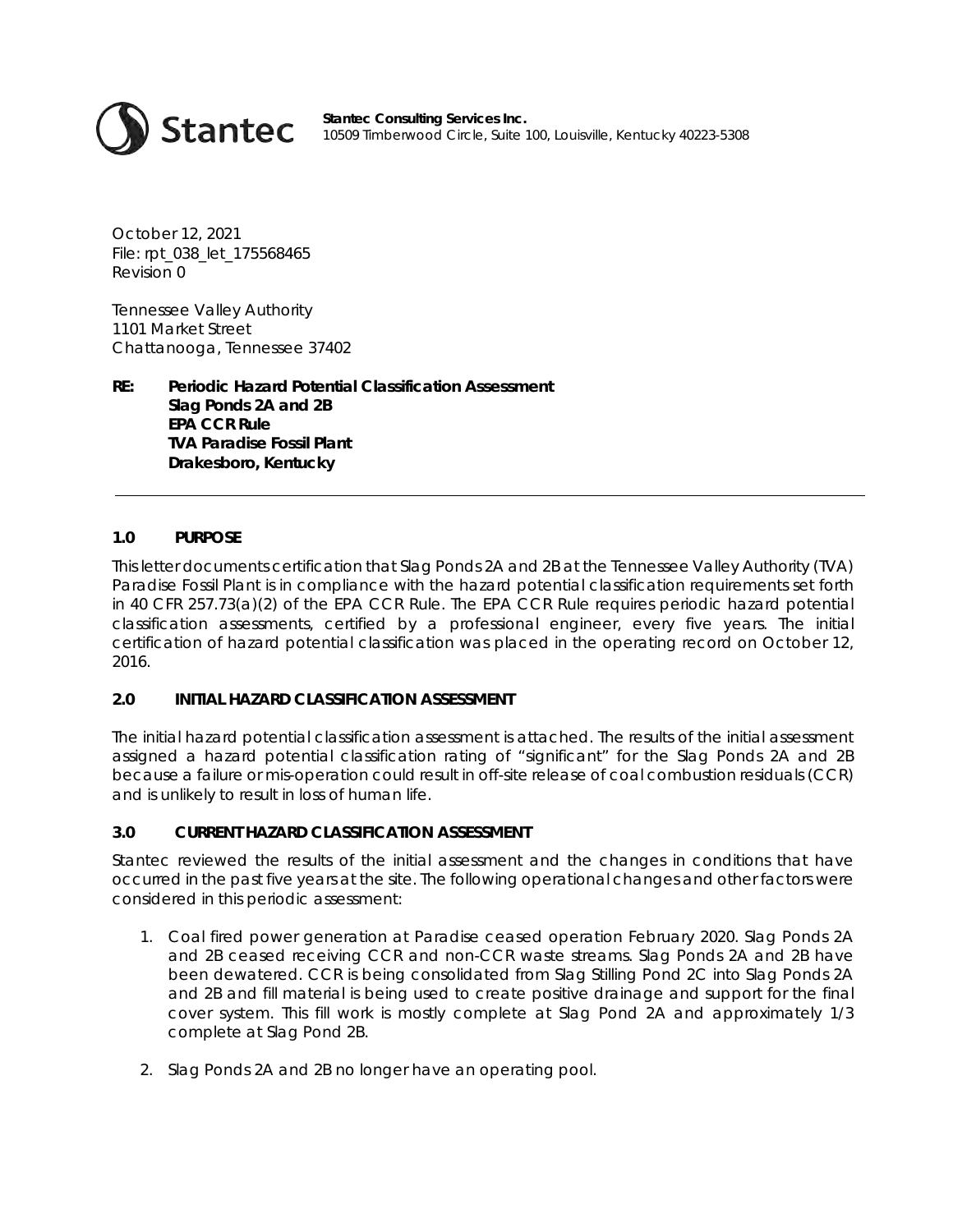

October 12, 2021 Page 2 of 3

- **Periodic Hazard Potential Classification Assessment** Re: Slaa Ponds 2A and 2B **EPA CCR Rule TVA Paradise Fossil Plant** Drakesboro, Kentucky
	- 3. Cross-sectional geometry of the perimeter dike has not changed.
	- 4. Annual and weekly inspections conducted since 2015 were reviewed as part of this assessment. No observations have been made that would affect the hazard assessment.

Based on our review, there are no conditions that have changed in the past five years that would cause the results of the initial hazard classification to have changed.

#### 4.0 **SUMMARY OF FINDINGS**

Based on a review of the initial hazard potential classification assessment and the current site conditions, the result of this hazard potential classification assessment is that the Slag Ponds 2A and 2B at Paradise meets the requirements for classification as a "significant" hazard impoundment (as defined in 40 CFR § 257.53).

#### **QUALIFIED PROFESSIONAL ENGINEER CERTIFICATION**  $5.0$

I, Stephen H. Bickel, being a Professional Engineer in good standing in the Commonwealth of Kentucky, do hereby certify, to the best of my knowledge, information, and belief:

- 1. that the information contained in this certification is prepared in accordance with the accepted practice of engineering;
- 2. that the information contained herein is accurate as of the date of my signature below; and
- 3. that the hazard potential classification assessment for the TVA Paradise Fossil Plant's Slag Ponds 2A and 2B meets the requirements specified in 40 CFR 257.73(a)(2).

**SIGNATURE** 

Stantec Consulting Services Inc. ADDRESS: 10509 Timberwood Circle, Suite 100 Louisville, Kentucky 40223-5308

TELEPHONE: (502) 212-5075

**ATTACHMENTS:** Initial Hazard Potential Classification Assessment



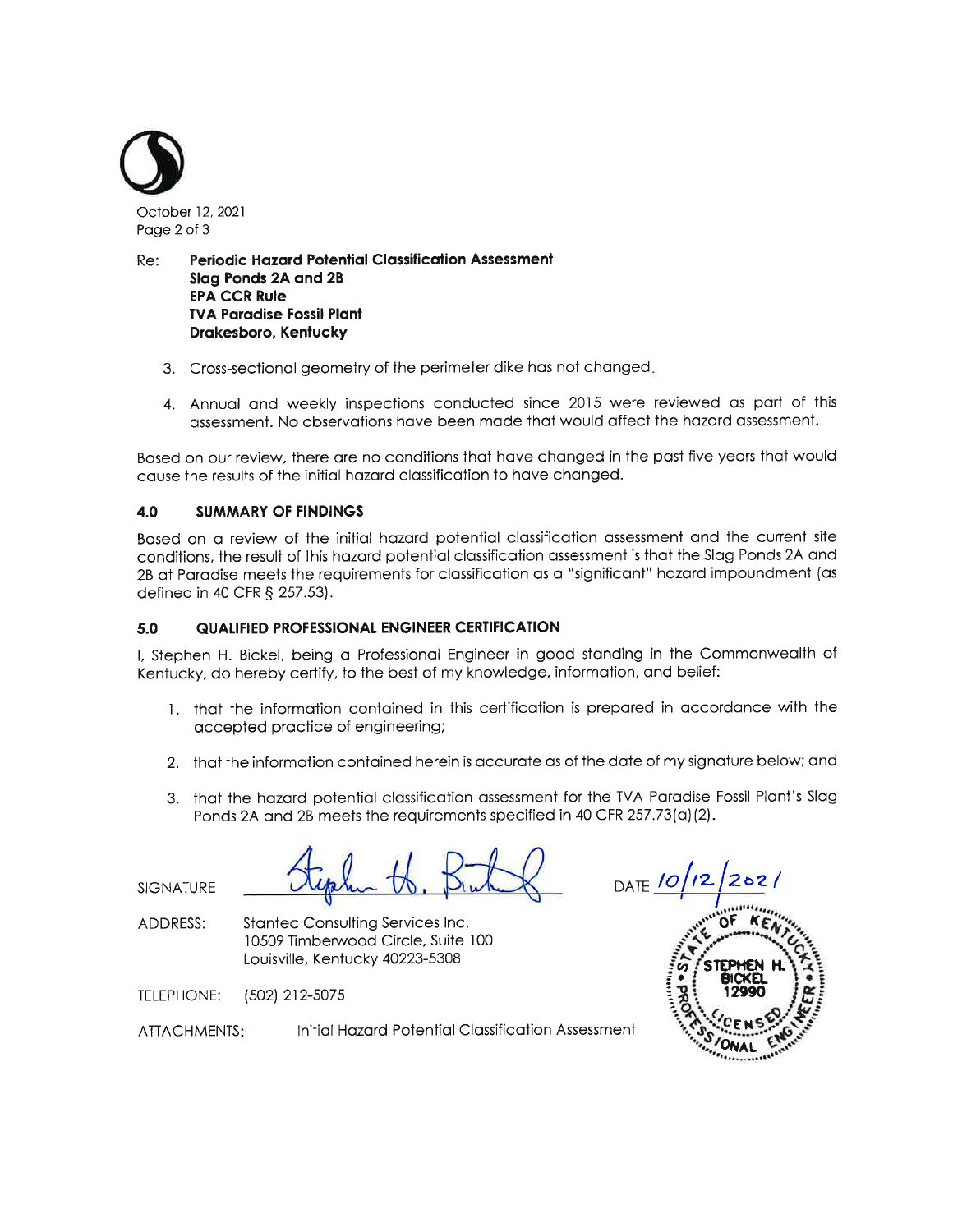

Re: **Periodic Hazard Potential Classification Assessment Slag Ponds 2A and 2B EPA CCR Rule TVA Paradise Fossil Plant Drakesboro, Kentucky**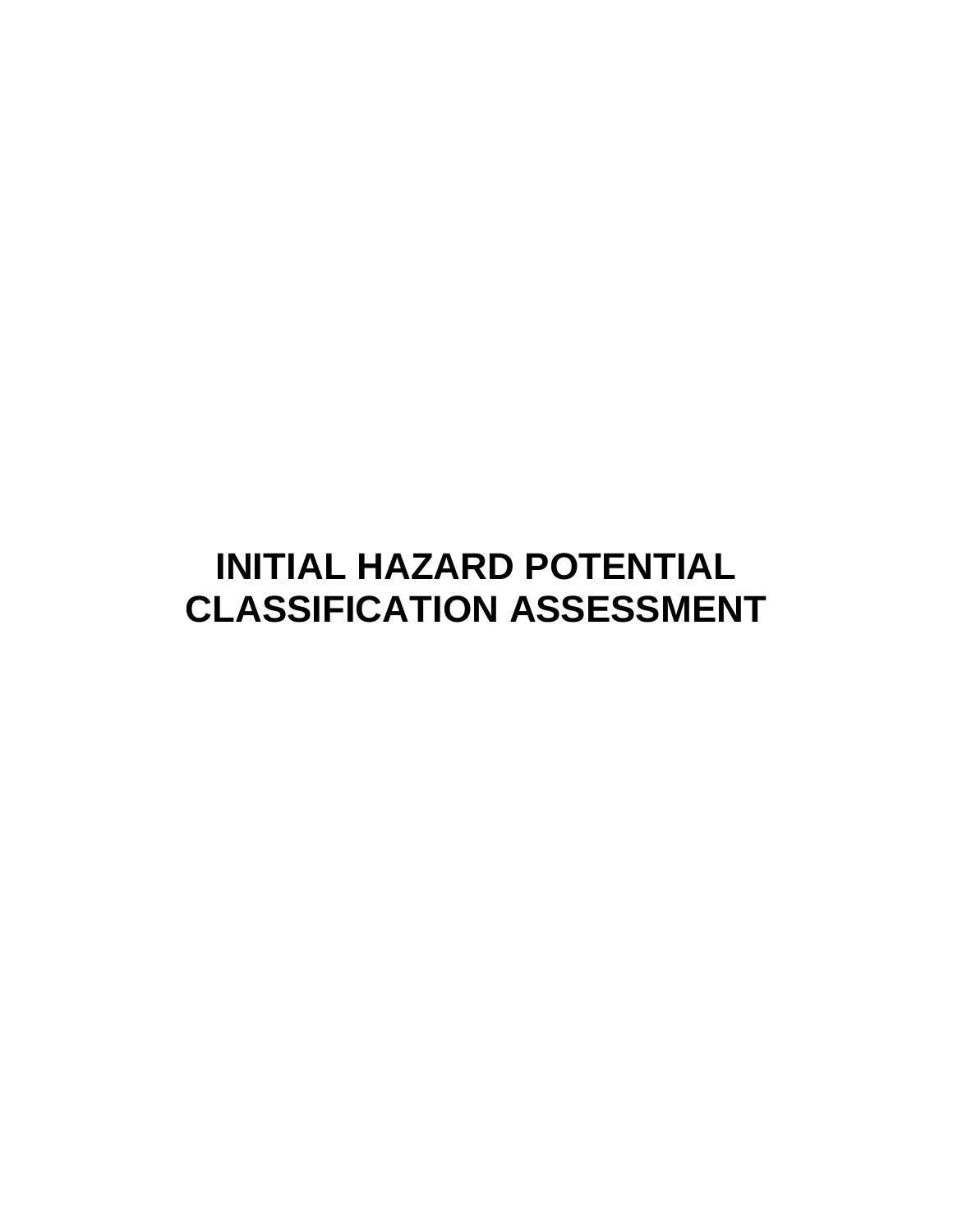

**Stantec Consulting Services Inc.** 1409 North Forbes Road, Lexington KY 40511-2024

 $\mathcal{F}_{\mathcal{A}}(\mathbf{r})$ 

October 5, 2016 File: rpt\_015\_let\_175565009 Revision 0

**Tennessee Valley Authority** 1101 Market Street Chattanooga, Tennessee 37402

**Initial Hazard Potential Classification Assessment**  $RE:$ Slag Ponds 2A and 2B **EPA Final Coal Combustion Residuals (CCR) Rule TVA Paradise Fossil Plant** Drakesboro, Kentucky

#### $1.0$ **PURPOSE**

This letter documents Stantec's certification of the initial hazard potential classification assessment for the TVA Paradise Fossil Plant's Slag Ponds 2A and 2B. The EPA Final CCR Rule requires owners or operators of CCR surface impoundments to conduct initial and periodic hazard potential classification assessments of the unit, assign one of three potential hazard classification ratings to it, and provide the basis for the rating, as per 40 CFR  $257.73(a)(2)$ . Hazard potential classification ratings define the consequences in the event of a failure - the ratings have nothing to do with the likelihood of failure or the structural stability of the impoundment. Based on this assessment, Slag Ponds 2A and 2B have been assigned a significant hazard potential classification rating.

#### **BASIS FOR CLASSIFICATION RATING**  $2.0$

As described in the attached assessment report, the hazard potential classification rating of "significant" was assigned to Slag Ponds 2A and 2B because a failure or mis-operation would result in no probable loss of human life, but could cause economic loss, environmental damage, disruption of lifeline facilities, or impact other concerns. The 2013 study reported no structures or critical off-site infrastructure were positioned within the immediate flow paths of the potential breach scenarios reviewed. Buildings and roadways within the vicinity of the impoundment were found to be either positioned above the elevation of the impoundment or separated by conveyance paths which would divert potential breach flows. Therefore, loss of human life from a breach of the impoundment was not envisioned. However, because Slag Ponds 2A and 2B are bordered by the Green River, a breach would likely result in the off-site release of CCRs into the waters of the United States. Review of the analysis and current conditions at Slag Ponds 2A and 2B concluded that the existing hazard classification was applicable.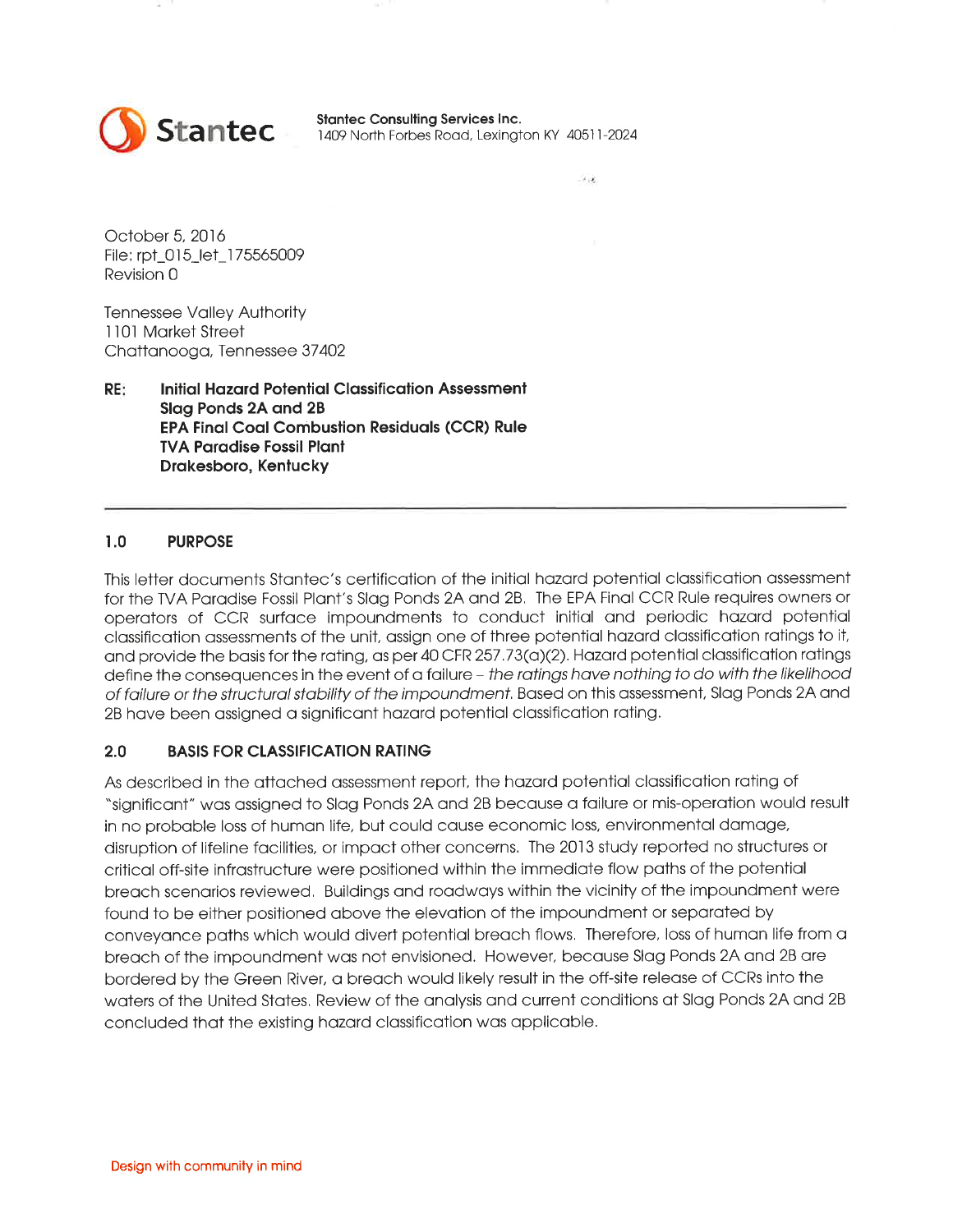

October 5, 2016 Page 2 of 2

RE: **Initial Hazard Potential Classification Assessment** Slaa Ponds 2A and 2B **EPA Final Coal Combustion Residuals (CCR) Rule TVA Paradise Fossil Plant** Drakesboro, Kentucky

#### $3.0$ **SUMMARY OF FINDINGS**

The attached report presents the analysis for the initial hazard potential classification assessment. The results demonstrate that the impoundment meets the hazard potential classification of "significant."

#### $4.0$ QUALIFIED PROFESSIONAL ENGINEER CERTIFICATION

I, John S. Montgomery, being a Professional Engineer in good standing in the Commonwealth of Kentucky, do hereby certify, to the best of my knowledge, information, and belief:

- 1. that the information contained in this certification is prepared in accordance with the accepted practice of engineering;
- 2. that the information contained herein is accurate as of the date of my signature below; and
- 3. that the initial hazard potential classification assessment for the TVA Paradise Fossil Plant's Slag Ponds 2A and 2B meets the requirements specified in 40 CFR 257.73(a)(2).

**SIGNATURE** 

**ADDRESS:** 

ley S. Moutro Stantec Consulting Services Inc.

DATE October 5,2016

1409 North Forbes Road Lexington, Kentucky 40511-2024

(859) 422-3000 **TELEPHONE:** 

ATTACHMENTS: **Initial Hazard Potential Classification Assessment** 

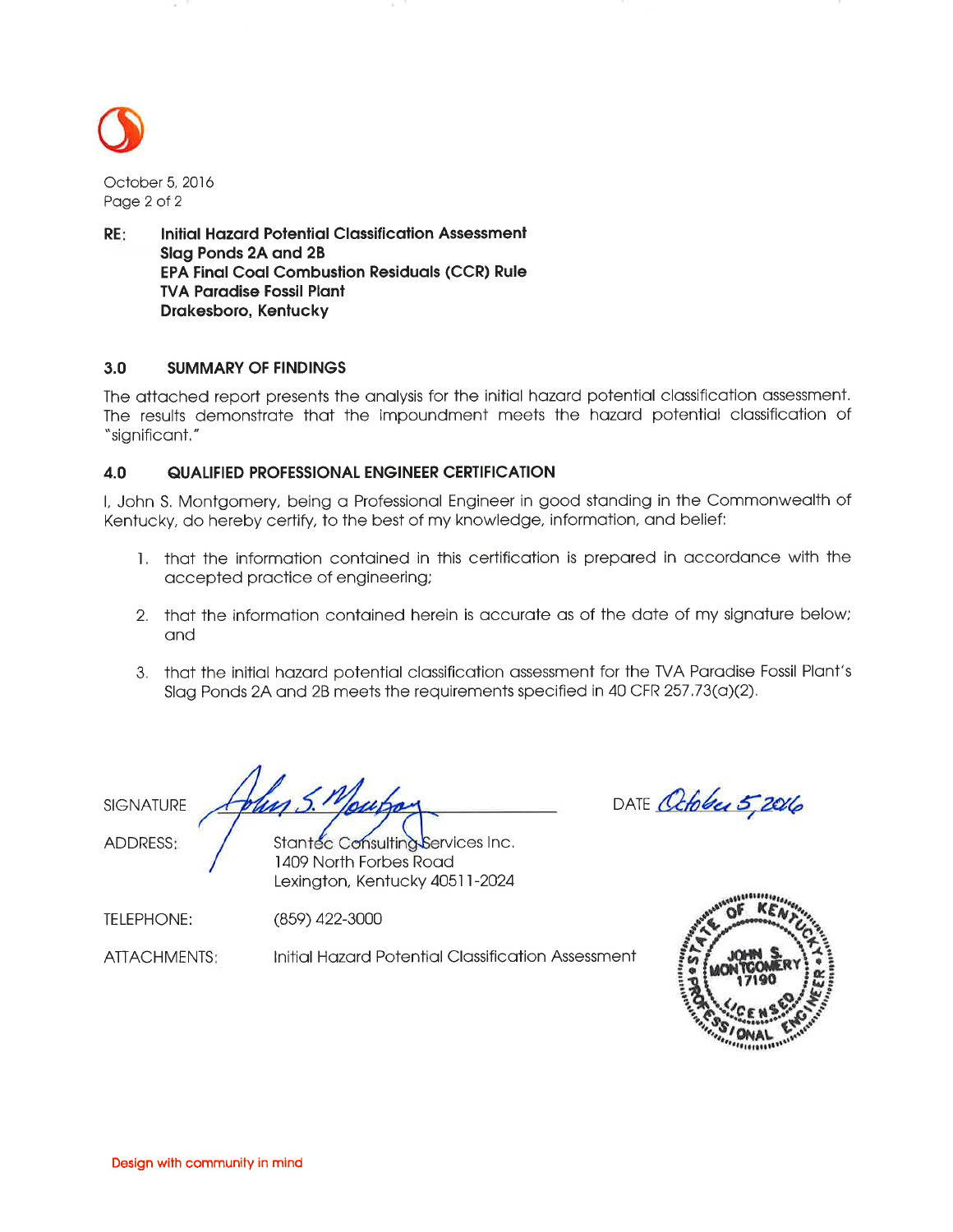### **Initial Hazard Potential Classification Assessment**

Paradise Fossil Plant – Slag Ponds 2A and 2B Drakesboro, Kentucky



Prepared for: Tennessee Valley Authority Chattanooga, Tennessee

Prepared by: Stantec Consulting Services Inc. Lexington, Kentucky

October 5, 2016 Revision 0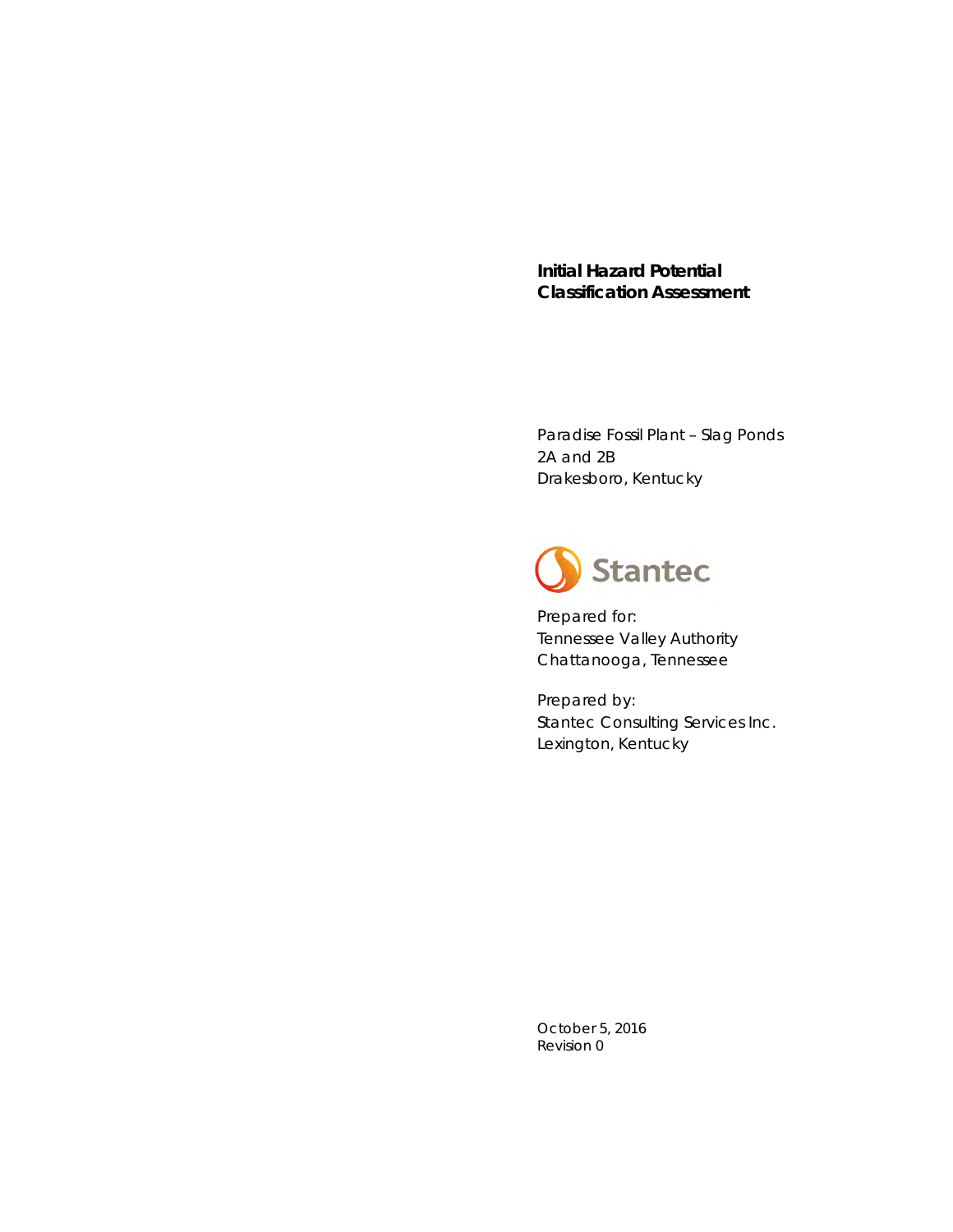## **Table of Contents**

| 2.0 |  |
|-----|--|
| 2.1 |  |
| 2.2 |  |
| 2.3 |  |
|     |  |
| 3.0 |  |
|     |  |

APPENDIX SITE OVERVIEW FIGURE

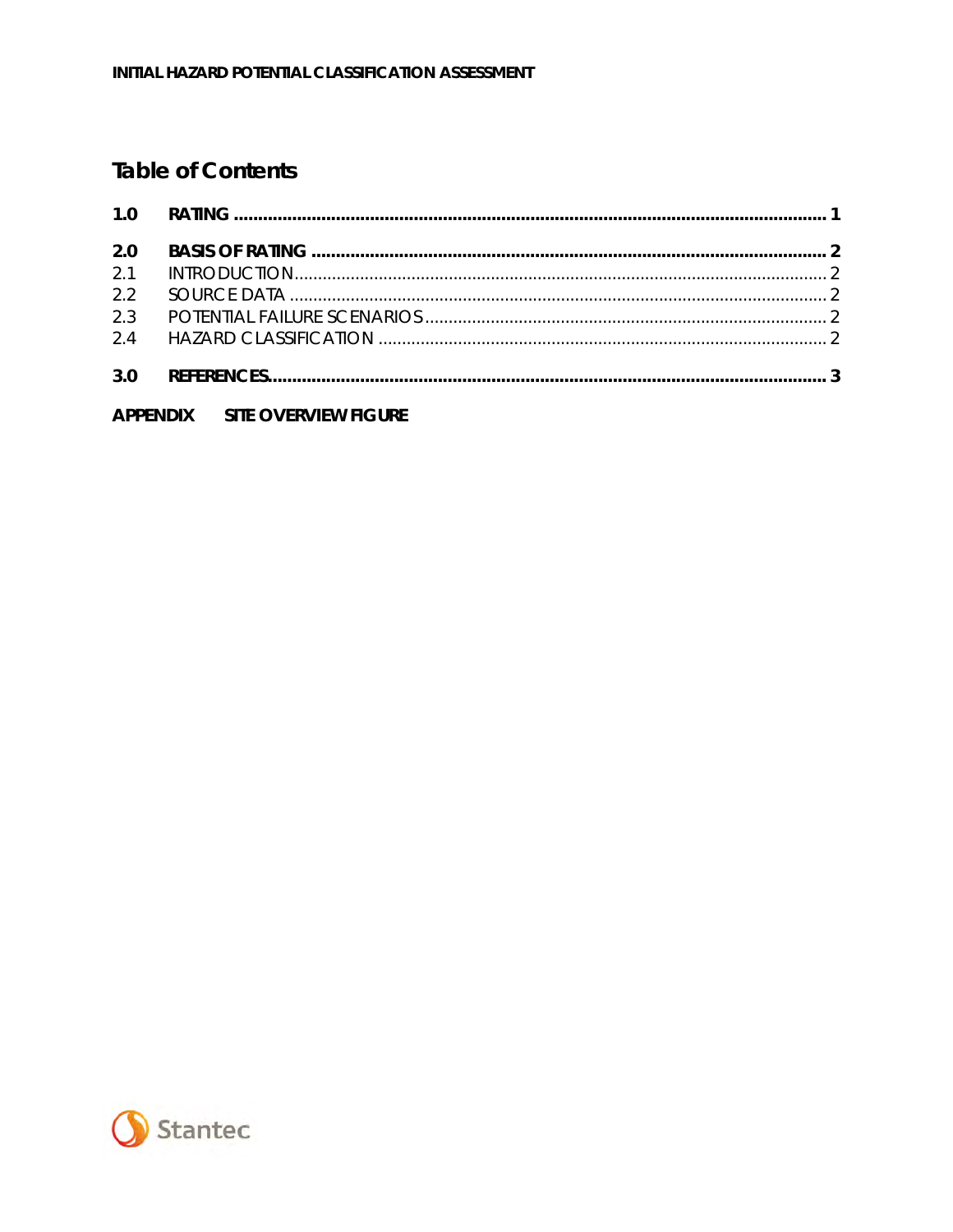Rating October 5, 2016

## <span id="page-8-0"></span>**1.0 RATING**

This report documents the Hazard Potential Classification Assessment for Slag Ponds 2A and 2B at Paradise Fossil Plant (PAF) as required per the Hazardous and Solid Waste Management System; Disposal of Coal Combustion Residuals from Electric Utilities [RIN-2050-AE81; FRL-9149-4] (EPA Final CCR Rule) § 257.73 (a)(2). Hazard potential classifications are based on the consequences of failure or mis-operation and are not a measure of the condition of the unit. The applicable hazard potential classifications are defined in the EPA Final CCR Rule § 257.53 as follows:

(1) High hazard potential CCR surface impoundment means a diked surface impoundment where failure or mis-operation will probably cause loss of human life.

(2) Significant hazard potential CCR surface impoundment means a diked surface impoundment where failure or mis-operation results in no probable loss of human life, but can cause economic loss, environmental damage, disruption of lifeline facilities, or impact other concerns.

(3) Low hazard potential CCR surface impoundment means a diked surface impoundment where failure or mis-operation results in no probable loss of human life and low economic and/or environmental losses. Losses are principally limited to the surface impoundment owner's property.

Based on these definitions Slag Pond 2A and 2B are classified as a significant hazard potential CCR surface impoundment.

This report contains supporting documentation for the Hazard Potential Classification Assessment. The hazard potential classification for this structure was determined by review of a previous assessment conducted by Stantec in September, 2013.

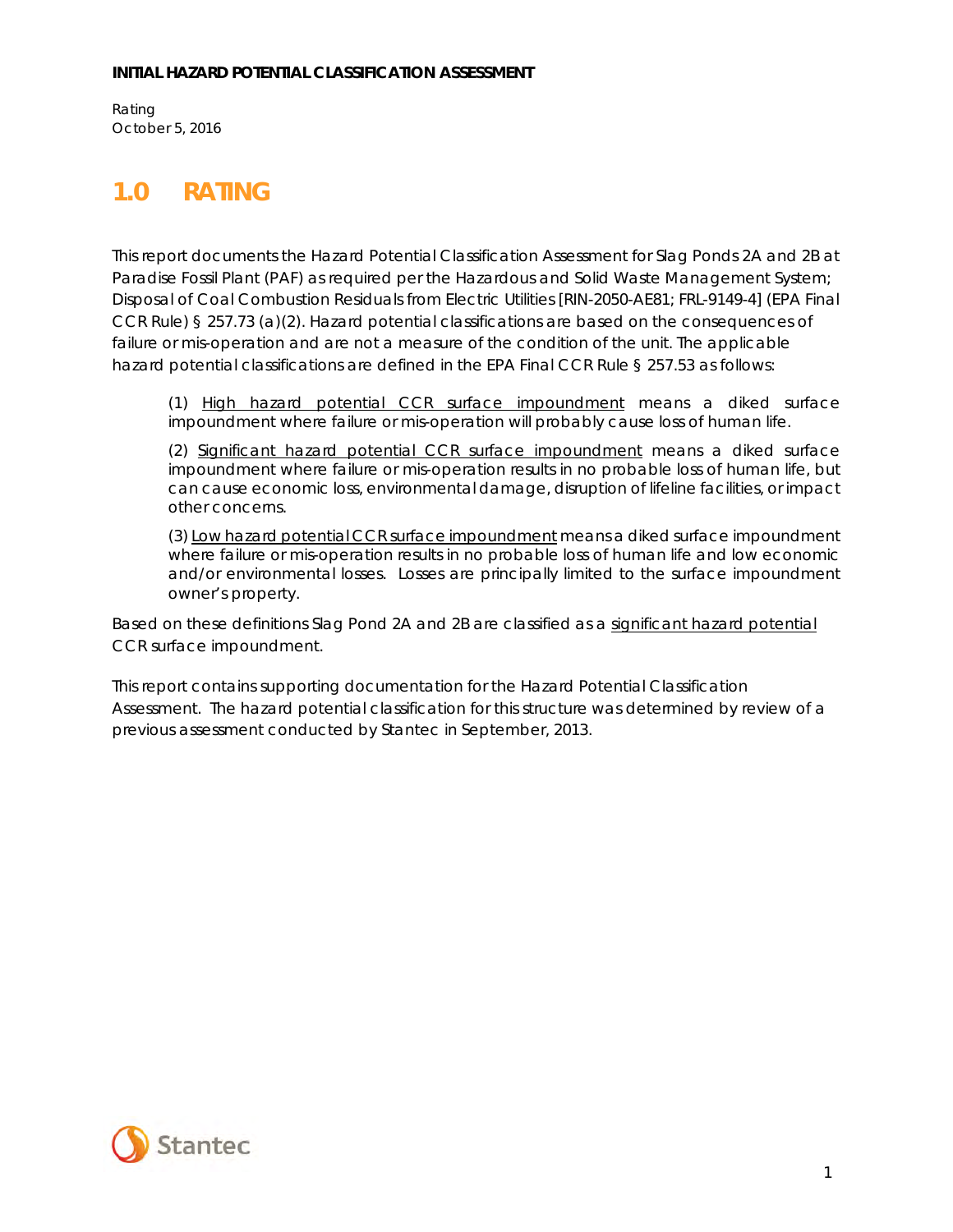Basis of Rating October 5, 2016

## <span id="page-9-0"></span>**2.0 BASIS OF RATING**

## <span id="page-9-1"></span>**2.1 INTRODUCTION**

The Tennessee Valley Authority (TVA) has contracted Stantec Consulting Services Inc. (Stantec) to review and update previous Hazard Potential Classification Assessments as needed and to prepare the accompanying certification for selected impoundments at various TVA Plants.

PAF is located in Muhlenberg County, Kentucky. The plant is located adjacent to the Green River, approximately 50 miles northwest of Bowling Green, KY. Slag Ponds 2A and 2B are located north west of the power plant. A site overview figure is included in the appendix.

## <span id="page-9-2"></span>**2.2 SOURCE DATA**

For Slag Ponds 2A and 2B, an assessment was previously conducted in 2013. Based on the findings, it was recommended that the hazard classification of Slag Ponds 2A and 2B be listed as a significant hazard.

## <span id="page-9-3"></span>**2.3 POTENTIAL FAILURE SCENARIOS**

The 2013 study reported no structures or critical infrastructure were positioned within the immediate flow paths of the potential breach scenarios reviewed. Buildings and roadways within the vicinity of the impoundment were found to be either positioned above the elevation of the impoundment or separated by conveyance paths which would divert potential breach flows. Therefore, loss of human life from a breach of the impoundment was not envisioned. However, because Slag Ponds 2A and 2B are bordered by the Green River, a breach would likely result in the off-site release of CCRs into the waters of the United States.

As part of this initial hazard potential assessment, site conditions have been reviewed to determine if any changes have occurred to the impoundment or to downstream areas that would affect the conclusions of the 2013 study. No significant changes were identified and it is concluded the hazard classification determination is appropriate.

## <span id="page-9-4"></span>**2.4 HAZARD CLASSIFICATION**

Findings of this review and assessment demonstrate that a breach of the impoundment results in no probable loss of human life, but could cause economic loss or environmental damage. It is Stantec's opinion the impoundment fits the definition for a significant hazard potential CCR surface impoundment (as defined in the EPA Final CCR Rule §257.53).

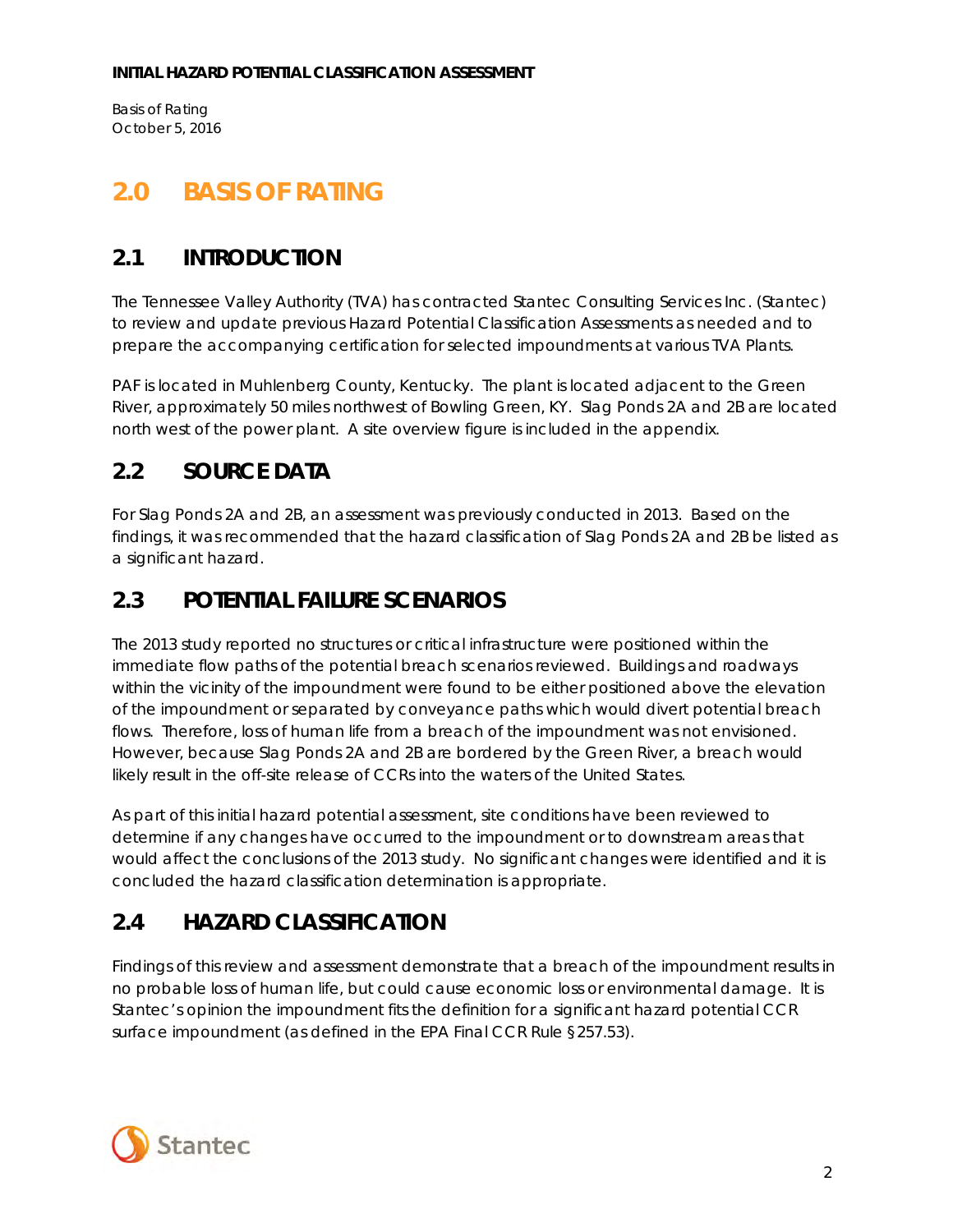References October 5, 2016

## <span id="page-10-0"></span>**3.0 REFERENCES**

- 1. Stantec, September 30, 2013. Dam Safety Hazard Classification Projects Summary Report.
- 2. Hazardous and Solid Waste Management System; Disposal of Coal Combustion Residuals from Electric Utilities [RIN-2050-AE81; FRL-9149-4]. April, 2015.

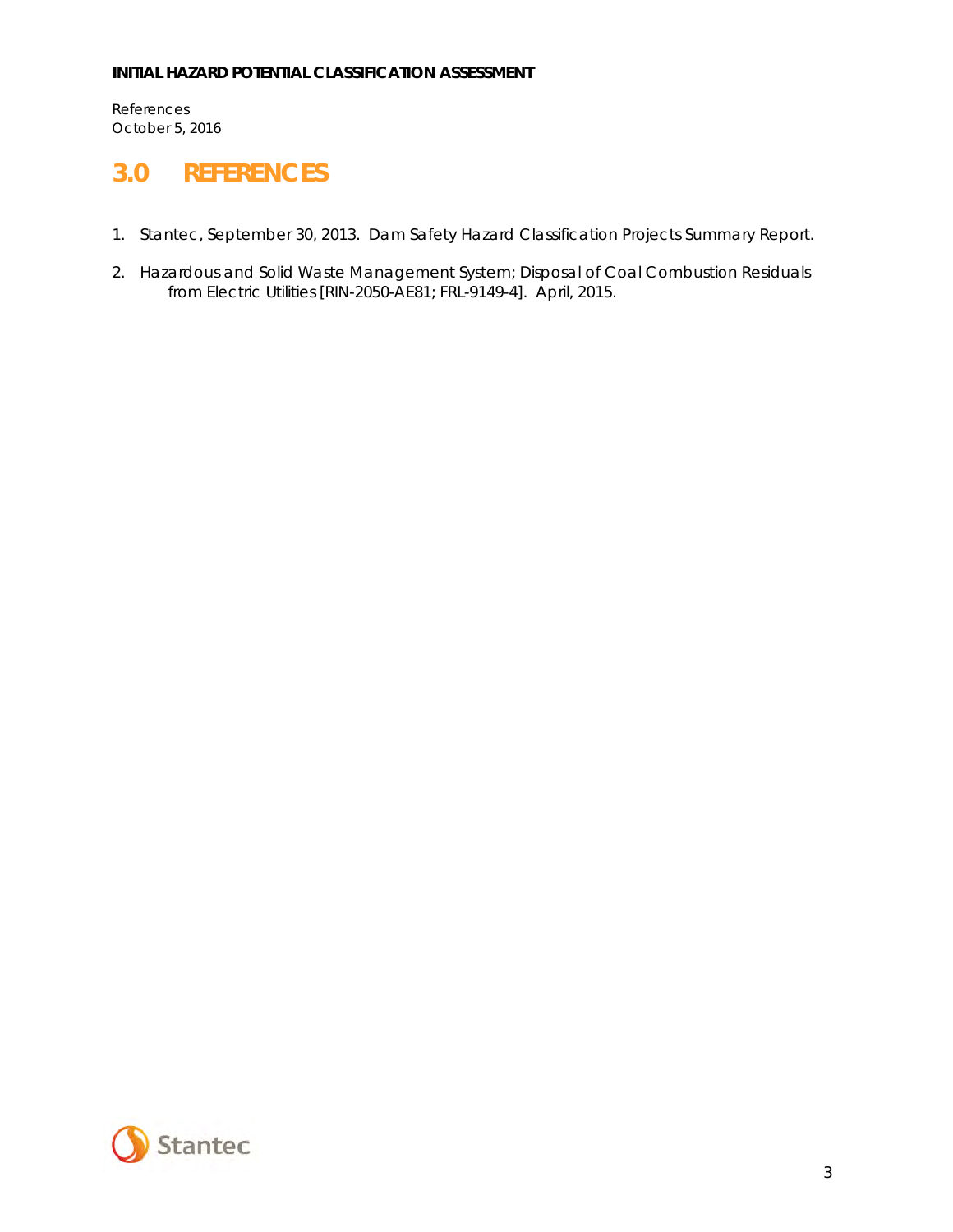# **APPENDIX SITE OVERVIEW FIGURE**